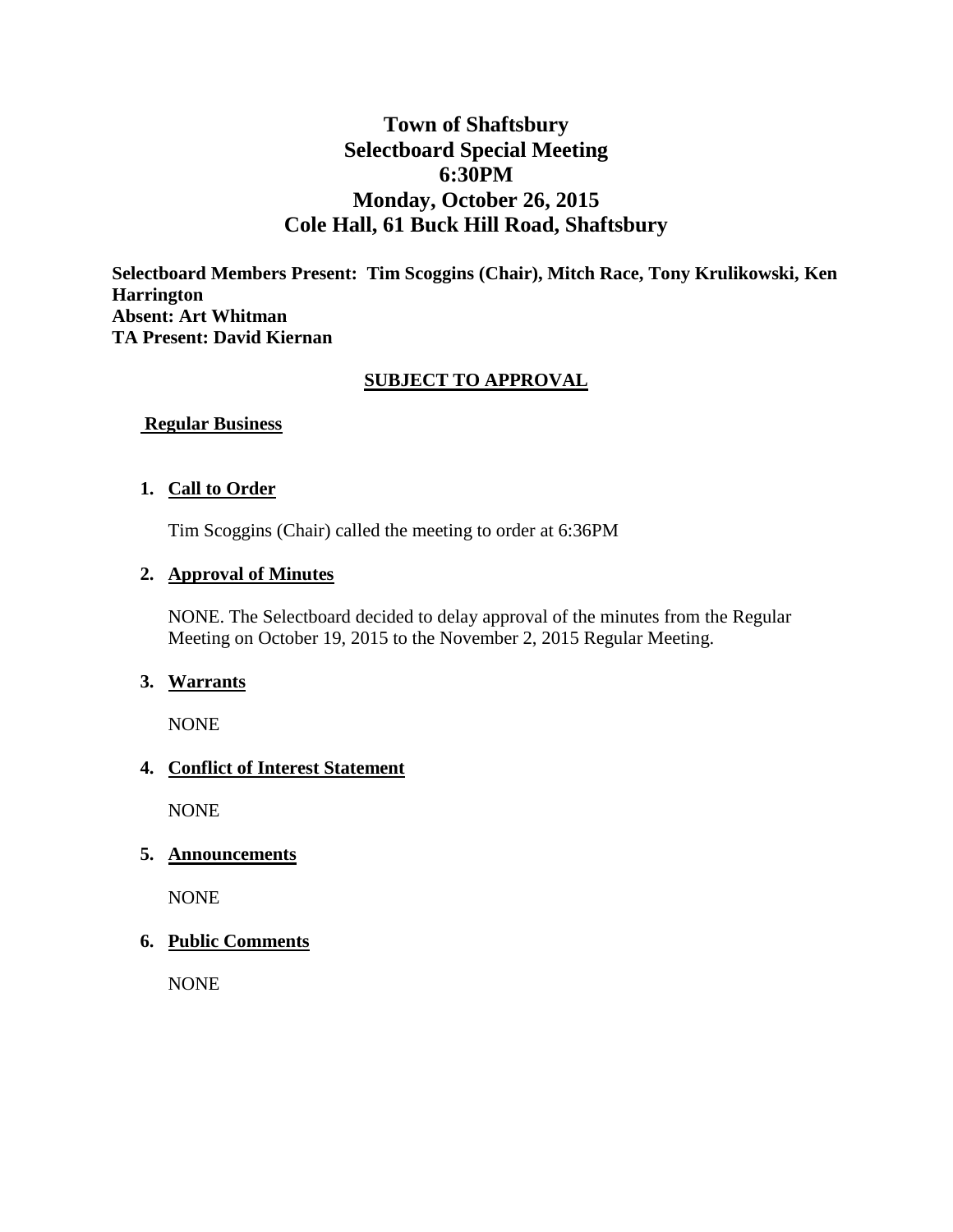#### **New Business**

## 7. **FY17 Budget Preparation**:

#### **a. Administration**

- David Kiernan began the budget discussion with the Selectboard stipend had stayed the same.
- The Recording Clerk position had been largely rolled into other administrative support wages and this had now, in turn, been allocated to the Town Clerk's role.
- The Administrator's wages had been bumped up after review of VLCT 2015 wage reports. Average Town Administrator in a town of approximately 3,000.00 was paid \$80,997.00 per year and Adminstrator's in a town of 3,330 was paid \$64,776.00 (not including benefits). FY17's budget proposes a salary of \$57,000.00. Mr. Kiernan pointed out that over the three fiscal years to the end of FY17 there would be a savings of \$50,000.00 in pay and benefits compared to wages and benefits to previous Administrator with annual 3% raises.
- Administrative support hours were being kept at 208 hours for "odds and ends" that come up during the year, including the upcoming audit. Again, the majority of that money is now under "Elections and Vital Statistics."
- Health Insurance Premium David Kiernan does not take.
- Health Plan Administration minimal fee (\$750.00) for administration.
- Health Plan Deductible David Kiernan does not take.
- FICA & Medicare is calculated on a formula.
- Liability Insurance & Bonds increased by 2% (including all insurance billed by Wills Insurance).
- Retirement Contribution also calculated on a fixed formula.
- Unemployment Insurance was bumped up slightly due to two current/outstanding claims.
- Professional Services (including lawyer's fees). David Kiernan indicated this was up slightly in FY15 but he didn't foresee any problems for FY17.
- Postage was mainly used for mailing the Town Report.
- Meetings & Training Mr. Kiernan said he would likely not be attending as many trainings this year.
- No funds had been allocated for staff development for FY17.
- I.T. & Website Support increased from \$1,500.00 to \$2,000.00.
- Advertising & Legal Notices is being estimated at \$2,500.00. Past spending was due to legal notices regarding the proposed Town Garage and bid proposal requests. The goal moving forward is to combine some services (design and construction) to reduce itemized bid requests.

A brief discussion regarding the proposed Town Garage and possible site for this year's sand and salt materials then took place with David Kiernan stressing the importance of a covered space to mix the sand with salt to preserve its integrity.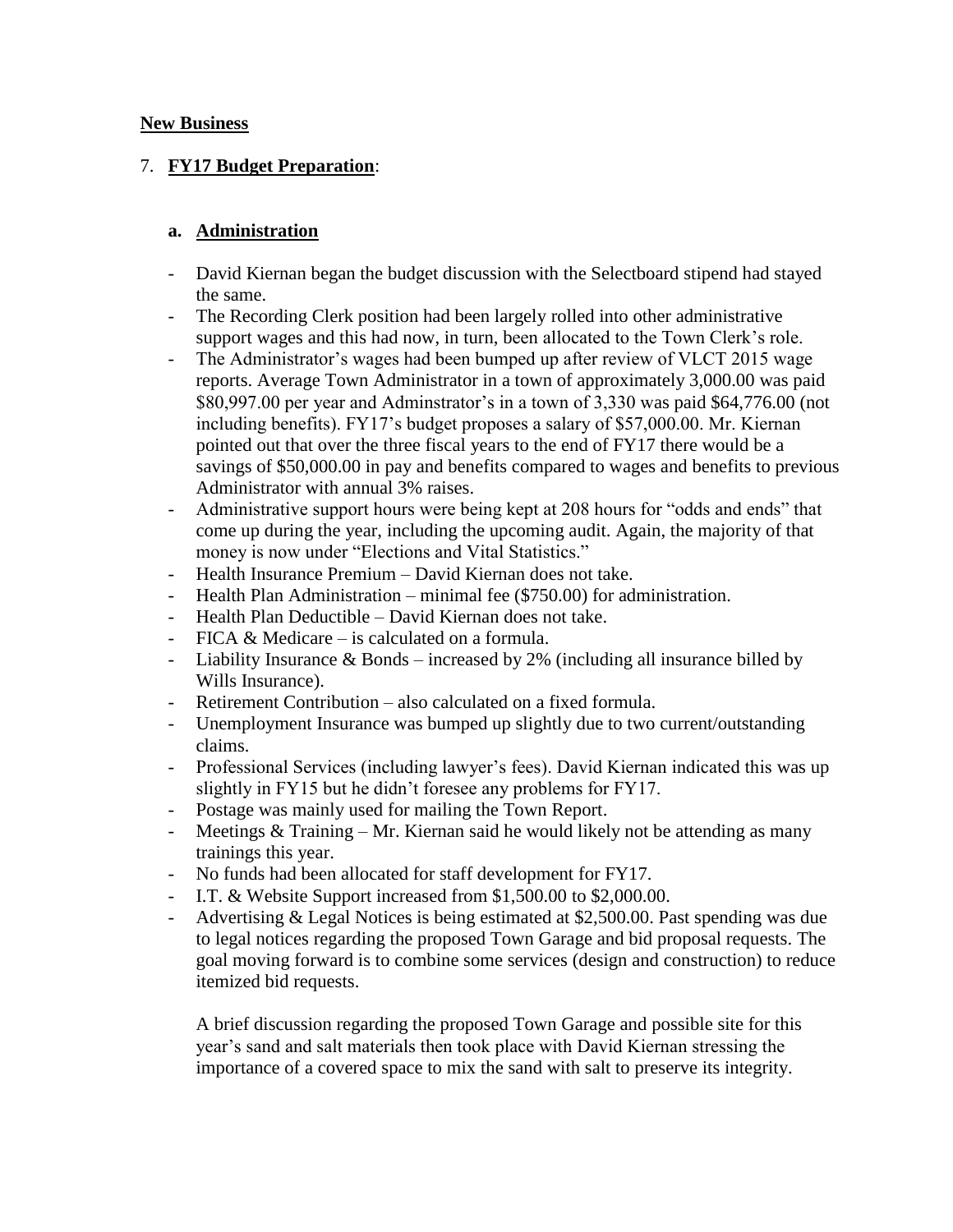David Kiernan indicated that the Town had inquired with Bernstein regarding the use of its building on 67E but it was unavailable for use.

- Dues & Subscriptions are mainly for VLCT and BCRC
- Office Supplies "took a big dive this year" but it's not a cut as the Treasurer has historically used the bulk of these products and the expense has been transferred to her department.
- Office Equipment & Leases is projected at \$3,000.00. Mitch Race inquired if this includes the new phone system but it was pointed out that this was covered by FY16.

### **b. Cole Hall**

- Contract Services, consisting exclusively of cleaning, were projected as up 2% over FY16, to \$3,750.00.
- Repairs & Maintenance estimated at \$5,000.00 with an additional \$25,000.00 put into reserves for major repairs including roofing and painting.

Tim Scoggins pointed out that \$20,000.00 had been budgeted in FY16 for a drop ceiling on the second floor of Cole Hall. David Kiernan said the goal of adding the drop ceiling would be to create a functional work space with designated offices for the Listers, Zoning, Treasurer, Water Department and Cemetery, along with a meeting space for 19. The renovations would be done in such a manner that the building could easily be restored should the Town leave the space in the future. Mitch Race asked about adding a third floor to the building but David Kiernan cautioned that the current second floor would likely not be able to bear the load.

- Operating Supplies are estimated at \$2,300,00 with a reduction for the \$1,000.00 allocated for chairs.
- Regarding the Utilities line item, David Kiernan pointed out that there would be a \$1,600.00 savings with the new phone system from CIT.
- Fuel was estimated to be up 2% but are ultimately effected by the timing of deliveries.

Tim Scoggins then pointed out again that funds for capital improvements would be allocated to the reserves for Cole Hall.

### **c. Elections & Vital Statistics**

- The Town Clerk requested that her stipend not be increased; it remains level at \$8,000.00.
- As David Kiernan pointed out before, the increase in the Assistant Town Clerk position was due largely to the transfer of funds from the Assistant to the Town Administrator's position.
- A significant increase for Election Workers for FY17 is anticipated because of the upcoming Presidential primaries and elections.
- Health Insurance is slated to be increased by 6% (a reduction from a 8% increase in FY16).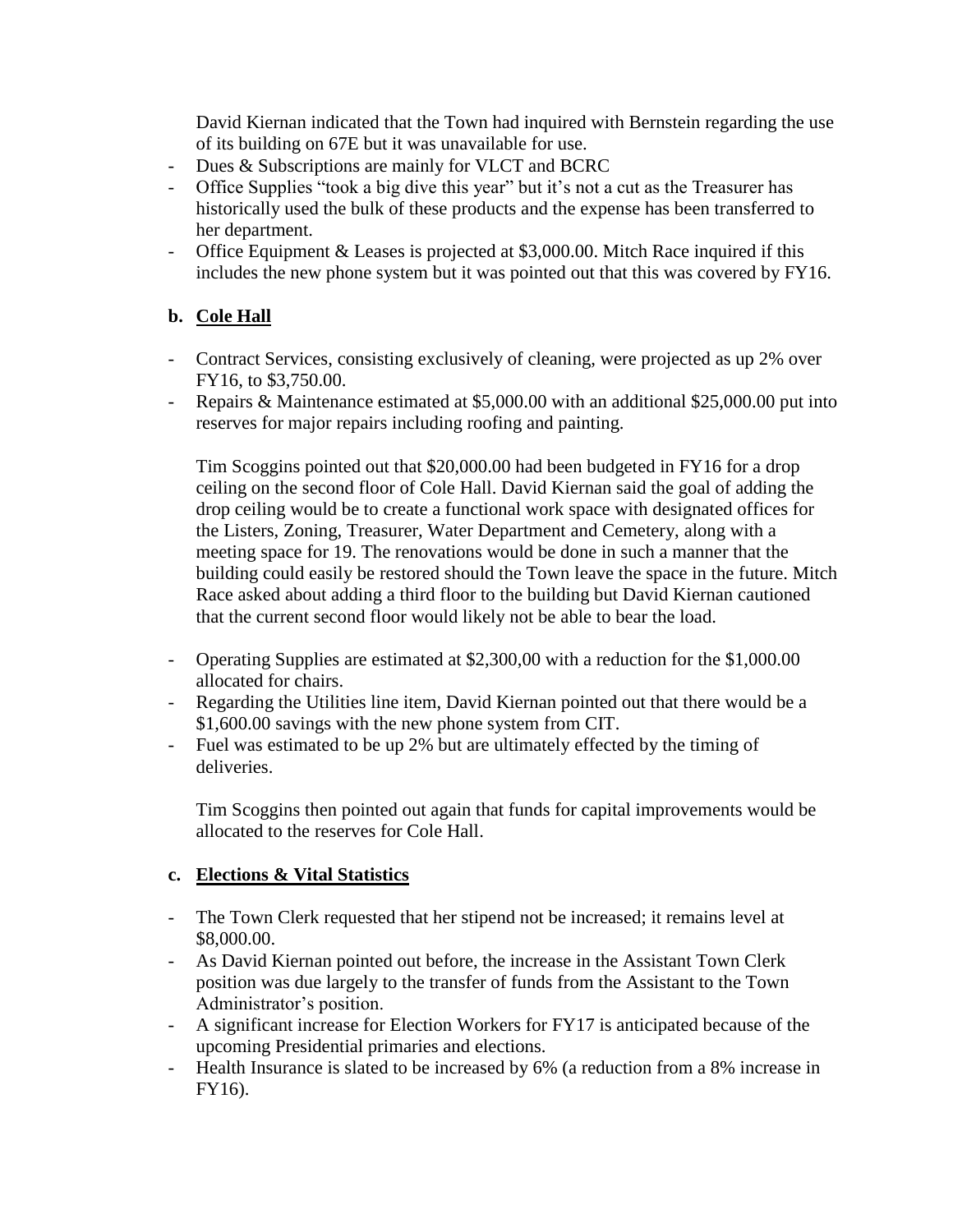- Retirement is again based on a fixed formula.
- The remaining line items in this category all remain the same.

# **d. Finance**

- Bookkeeping was given a 3% raise over FY16
- The service used for payroll was discussed by the Selectboard following review of this line item. David Kiernan expressed that there are frequent inaccuracies on the employee check stubs. Tim Scoggins inquired if the service could be performed in house. Mr. Kiernan then said that the risk of liability for certain filings, reporting, and tax forms was not worth transferring the responsibility from an outside vendor.

# **e. Auditing**

- David Kiernan pointed out that the estimated wages for the auditors had dropped \$500.00.

### **f. Delinquent Tax Collection**

- David Kiernan clarified for the Selectboard that though the fees collected by the Delinquent Tax Collector (and the Town Clerk, for that matter) are separate from the Town budget, the Town does support their positions by paying the FICA/Medicare expenses associated with their income.

### **g. Treasurer**

- The Treasurer's salary will remain the same in FY17 as FY16
- David Kiernan explained that the Assistant Treasurer position was in place to collect taxes and assist with reconciliation related to the taxes
- Mr. Kiernan moved the Bank Service Charge from "Administration Miscellaneous" charges to this new line item. The Selectboard requested that Mr. Kiernan follow up with the Treasurer to clarify what these service charges and account fees entail.
- Billing Supplies were also moved over from the Administration category as most of these supplies are used for tax mailings. This item did see an increase because the Treasurer took the bills to be folded and stuffed at Staples rather than utilize staff time at the Town Offices.

### **h. Listers**

- David Kiernan pointed out that the Listers Wages had dropped as a result of now having only two "functional Listers" at Cole Hall. David Kiernan also said that he could see the Town moving to hiring a professional assessor rather than continue with the elected positions of the Listers. Mitch Race and Tim Scoggins agreed that it may be time to make that move as most questions related to assessments are being directed to the professional assessor currently hired by the Town, Jim Boyle.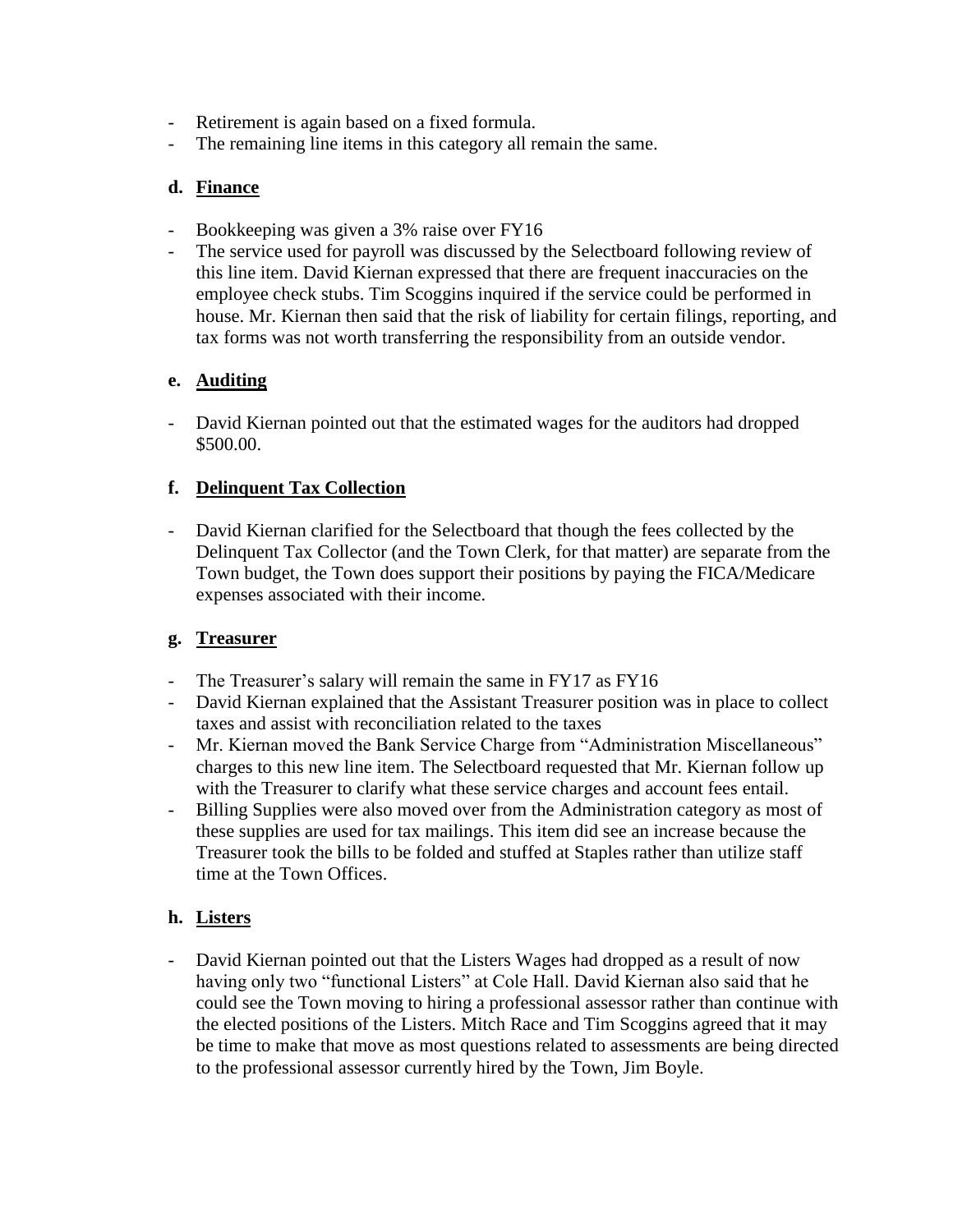Tim Scoggins asked if changing the position of Lister from elected official to hired professional would require a vote from the Town. David Kiernan said that this was probably necessary and that there would be some opposition from voters.

- Professional Services (Jim Boyle) sees a slight increase from \$24,000.00 to \$25,000.00.
- The allotment for Tax Maps increased significantly from \$1,800.00 to \$5,900.00 but funds had been used from the re-appraisal fund for FY16. David Kiernan pointed out that this fund can be "dipped into" once but now needs to be built up again for future re-appraisals.
- IT Services for the Listers are down from FY16 when a laptop was purchased.
- Overall, the Listers budget sees a 7.2% increase.

### **8. Other Business**

David Kiernan began a discussion regarding proposed reserve numbers for FY17. As pointed out earlier in the meeting, \$25,000.00 was being put into reserves for Cole Hall. Among the major projects needed for Cole Hall are parking, exterior work, the park area, painting and roof work.

Tim Scoggins pointed out that the issue of the reserves must be handled carefully and presented to the residents in a cohesive manner, incorporating the line items in the budget and the required reserves for future improvements as a whole. David Kiernan acknowledged that there is an inherent risk in moving money out of the budget into reserves but this was a "cleaner" way of doing thing. Mitch Race highlighted that the money put into reserves do not limit project completion to the fiscal year. Ken Harrington said that he receives comments about saving for equipment and major capital improvements versus incurring loans and additional debt.

David Kiernan offered an example regarding the Class 3 Road Fund, stating that the money in reserves for that Fund must be used for a dedicated purpose and every penny must be accounted for.

Mitch Race asked how the general road maintenance materials differed from materials paid for from the reserve funds. David Kiernan answered that the work rebuilding the roads from reserve funds is coded as a Class 3 Road Fund for billing purposes and named the projects on Potter Montgomery Road, Maple Hill Road, East Road and the probable re-fabricing of Ehrich Road as examples. Mitch Race then asked about the condition of Airport Road and David Kiernan reported it to be in decent shape, with some potholes. It was pointed out by both Mr. Kiernan and Ken Harrington that the condition of the road has likely been preserved with fewer heavy trucks from Peckham using the dirt portion of the road.

David Kiernan briefly discussed the Community Appropriations portion of the budget and expressed that he hope that the public understands that signing off on these appropriations will raise their taxes by one and one-half cents. Tim Scoggins further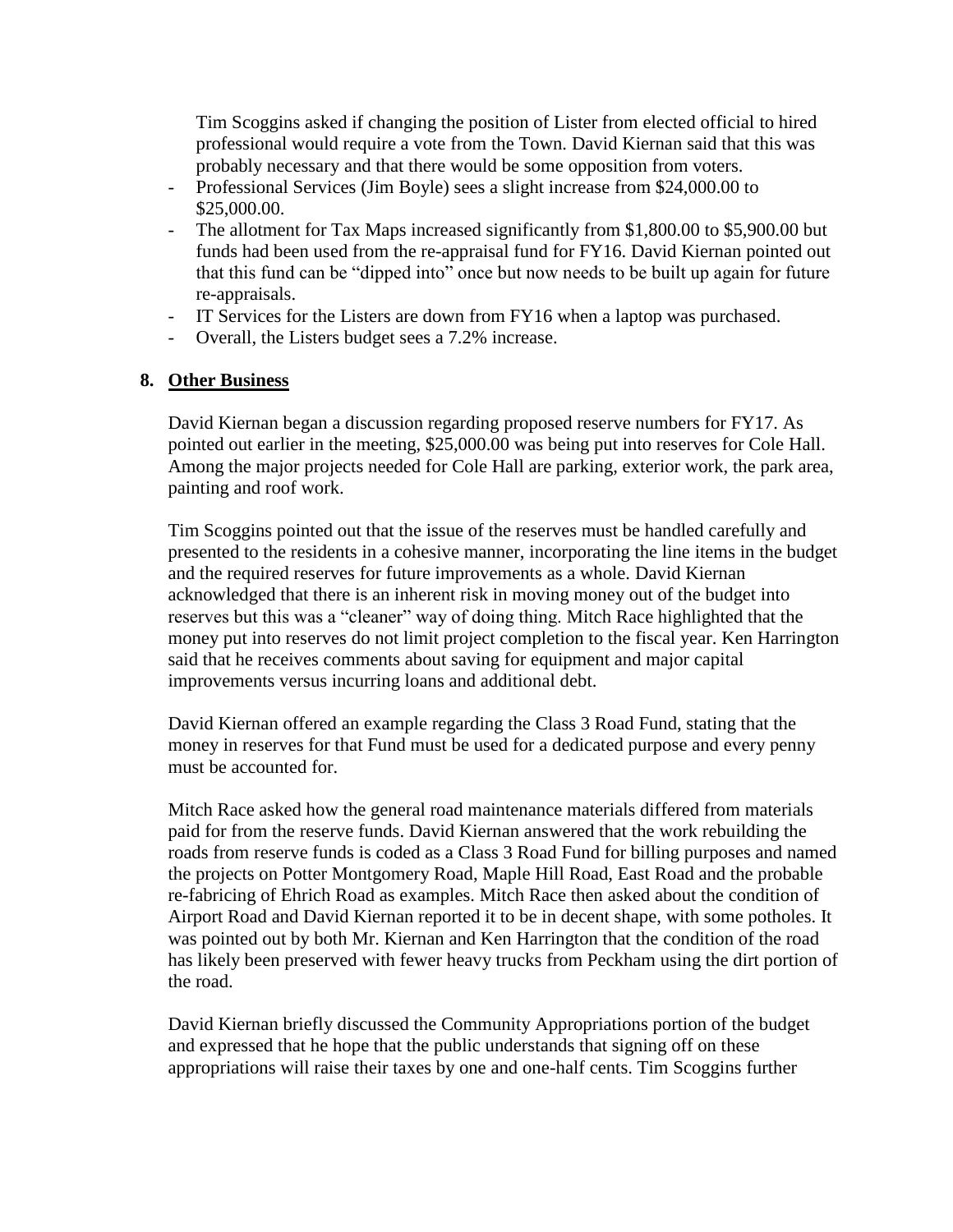clarified that like the reserves, these items should be viewed as part of the entire budget but are voted on separately from the line items.

Mitch Race then pointed out in his review of the proposed FY17 budget that he noticed a 21% increase in Town Highway Materials and expressed that this is indeed a significant increase. David Kiernan said that the subcontractor that performed the mowing was previously spread out over FY15 and FY16 and that in FY17, the total payment was due during the fiscal year (\$21,000.00). Mitch Race then inquired about road materials and if the projections for materials would yield a surplus in items such as chloride. David Kiernan said that the amount actually needed to keep the roads together would exceed the modest projections on the current proposed budget. Mr. Kiernan then stated that the vast majority of the taxpayers in this Town live on dirt roads and would like them maintained.

After a brief discussion regarding possible cuts to other parts of the Road Maintenance Budget, David Kiernan summarized the challenge to this portion of the budget as figuring out how to keep the spending as close to flat as possible while addressing the need to maintain good roads. Tony Krulikowski reported that members of the community had expressed that the roads have been much better this year. Mitch Race pressed that the 21% proposed increase in FY17 and the three-cent increase in taxes this year seemed steep. Mr. Kiernan stated that some of this was due to actions taken at least two budgets ago. Tim Scoggins stated that good roads show an investment in the Town.

David Kiernan continued a review of the Highways Construction & Maintenance portion of the budget. Mr. Kiernan reviewed the DI-Cleaning line item (for storm drain cleaning), sidewalks (mainly related to snow removal and maintenance), and rentals (up \$2,000.00).

A discussion regarding the winter sand, stone and salt then followed. Mitch Race asked if the month-to-month lease of the Cross land would be effected by the placement of the large conical forms of the sand and salt for upcoming season. David Kiernan said that he would have a discussion with Mr. Cross. Mitch Race inquired about the possible purchase and/or swap of land with Mr. Cross but it was ultimately determined that there were issues regarding the approximate values of the land.

David Kiernan informed the Selectboard that at least some of the salt, sand and stone would need to be mixed and ready to go soon. Mr. Kiernan said that some outside contracting would be needed for the hauling of the winter materials (approximately 280 truckloads). A location for the winter mix would need to be determined soon, as all materials will need to be moved soon. Ken Harrington asked if the salt shed could be constructed ahead of the new garage for this upcoming winter. David Kiernan replied that there was probably not enough time for the necessary permitting, site work, engineering for road location, etc. Tim Scoggins asked if there was enough time to get the floor poured for the salt shed. Tony Krulikowski pointed out that the weather could put constraints on this proposal.

Tim Scoggins then asked the Selectboard members if they had given further thought to the location and placement of the new garage and indicated that he had heard that people